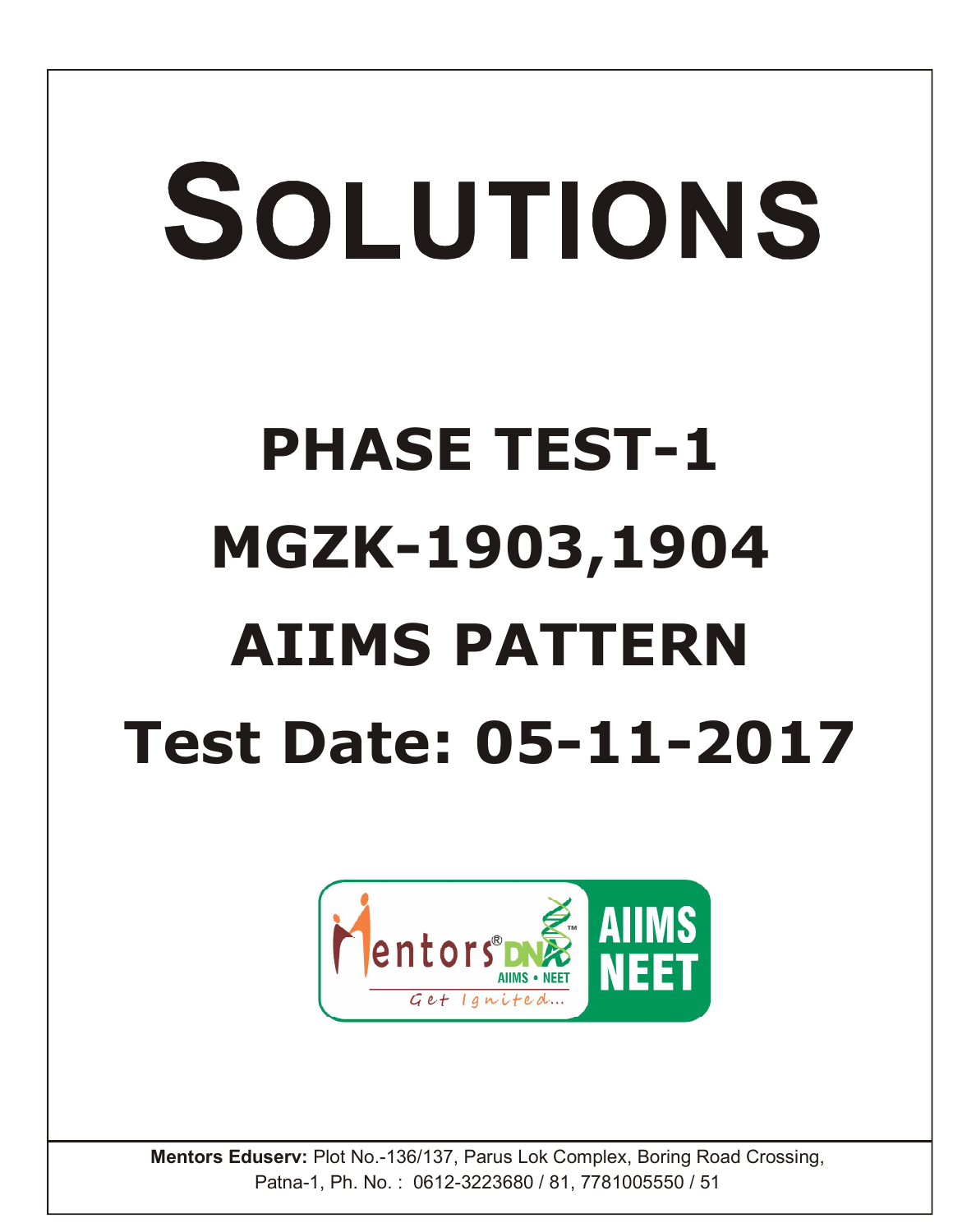

Mentors DNE **AIIMS NEET**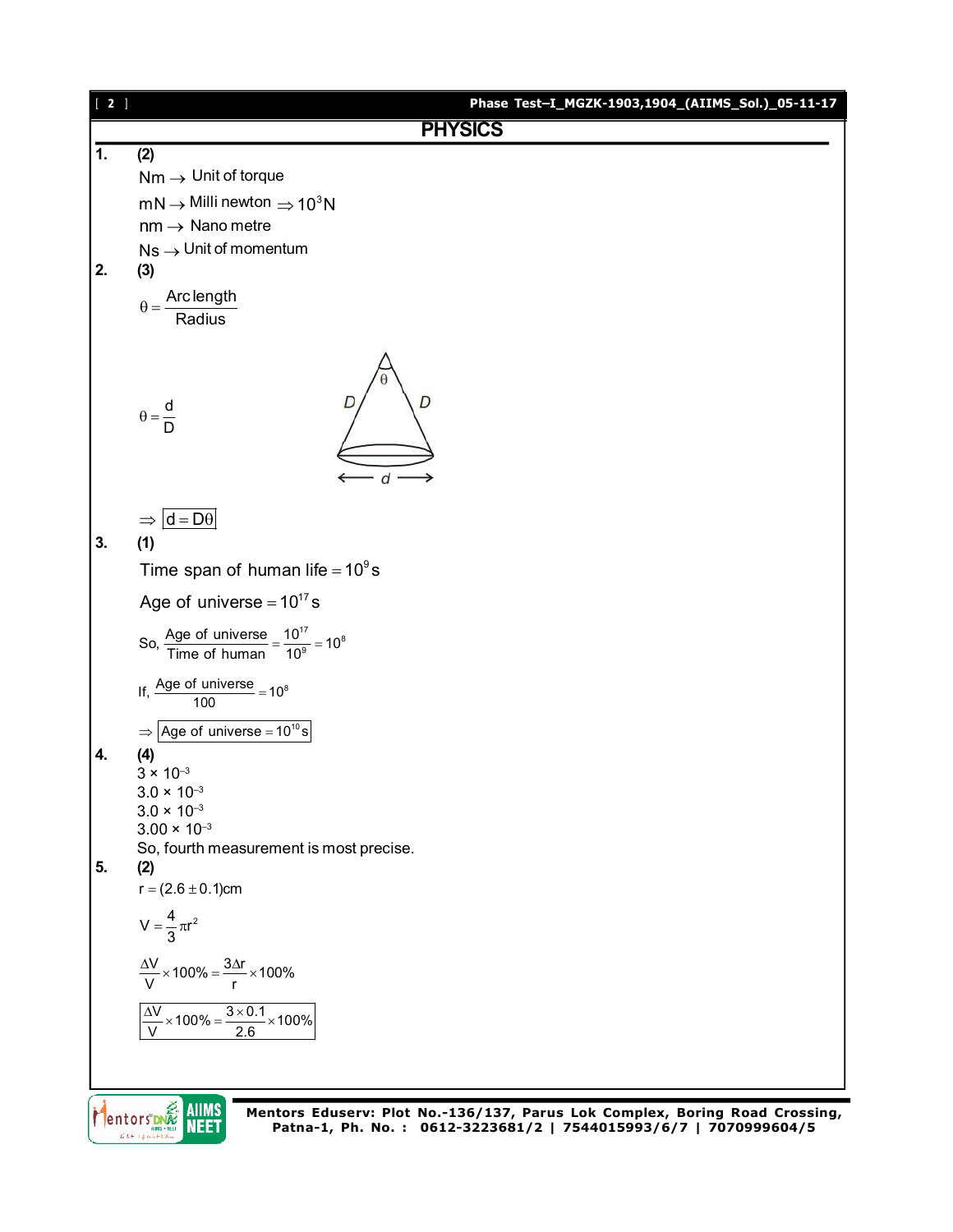**Phase Test–I\_MGZK-1903,1904\_(AIIMS\_Sol.)\_05-11-17** [ **3** ] **6. (4)** 41.68 cm The rightmost digit is most insignificant and leftmost is most significant. So,  $8 \rightarrow$  most insignificant  $4 \rightarrow$  most significant **7. (1)**  $F \propto V^a \rho^b q^c$  $F = [L^3]^a [ML^{-3}]^b [LT^{-2}]^c$  $[MLT^{-2}] = F = [M^bL^{3a-3b+c}T^{-2c}]$ On comparing  $\overline{b} = 1$ ,  $-2c = -2$   $\Rightarrow \overline{c} = 1$  $3a - 3b + c = 1$  $\Rightarrow$  3a - 3 + 1 = 1  $\Rightarrow$  3a - 2 = 1  $\Rightarrow$  3a = 3  $\Rightarrow$  a = 1 So, on putting all these values,  $F = V \rho g$ **8. (2)** The dimensional formula of energy  $E = [ML<sup>2</sup>T<sup>-2</sup>]$ So, dimensions of i) Mass  $\rightarrow$  1 ii) Length  $\rightarrow$  2 iii) Time  $\rightarrow$  -2 **9. (3)** Energy density  $=$   $\frac{E}{V}$   $=$   $\frac{1}{2}$   $\varepsilon_0$   $E^2$   $\Rightarrow$   $\frac{ML^2T^{-2}}{L^3}$   $\Rightarrow$   $\left[$   $ML^{-1}T^{-2}\right]$   $=$   $\frac{1}{2}$   $\varepsilon_0$   $E^2$  $=\frac{E}{V}=\frac{1}{2}\varepsilon_0E^2 \Rightarrow \frac{ML^2T^{-2}}{R} \Rightarrow |[ML^{-1}T^{-2}]=\frac{1}{2}\varepsilon_0E$ **10. (3)** 2  $\frac{d^2y}{dx^2}$  will have dimensions of  $\frac{y}{x^2}$  $y \rightarrow$  pressure,  $x \rightarrow$  velocity gradient  $x \rightarrow \frac{V}{L} \Rightarrow \frac{LT^{-1}}{L} \Rightarrow T^{-1}$  $\rightarrow \frac{V}{L} \Rightarrow \frac{LT^{-1}}{L} \Rightarrow T^{-1}$   $\frac{y}{x^2} = \frac{ML^{-1}T^{-2}}{T^{-2}} \Rightarrow [ML^{-1}]$  $=\frac{ML^{-1}T^{-2}}{T^{-2}} \Rightarrow [ML^{-1}]$ **11. (3)** 2  $F = \frac{\alpha - t}{\beta v^2}$  $=\frac{\alpha - t}{\beta v^2}$ Dimensionally,  $\alpha = [T^2]$  $[MLT^{-2}] = \frac{[T^2]}{\beta[L^2T^{-2}]}$  $^{-2}$ ] =  $\frac{1}{\beta L^2}$ 

**Mentors Eduserv: Plot No.-136/137, Parus Lok Complex, Boring Road Crossing, Patna-1, Ph. No. : 0612-3223681/2 | 7544015993/6/7 | 7070999604/5**

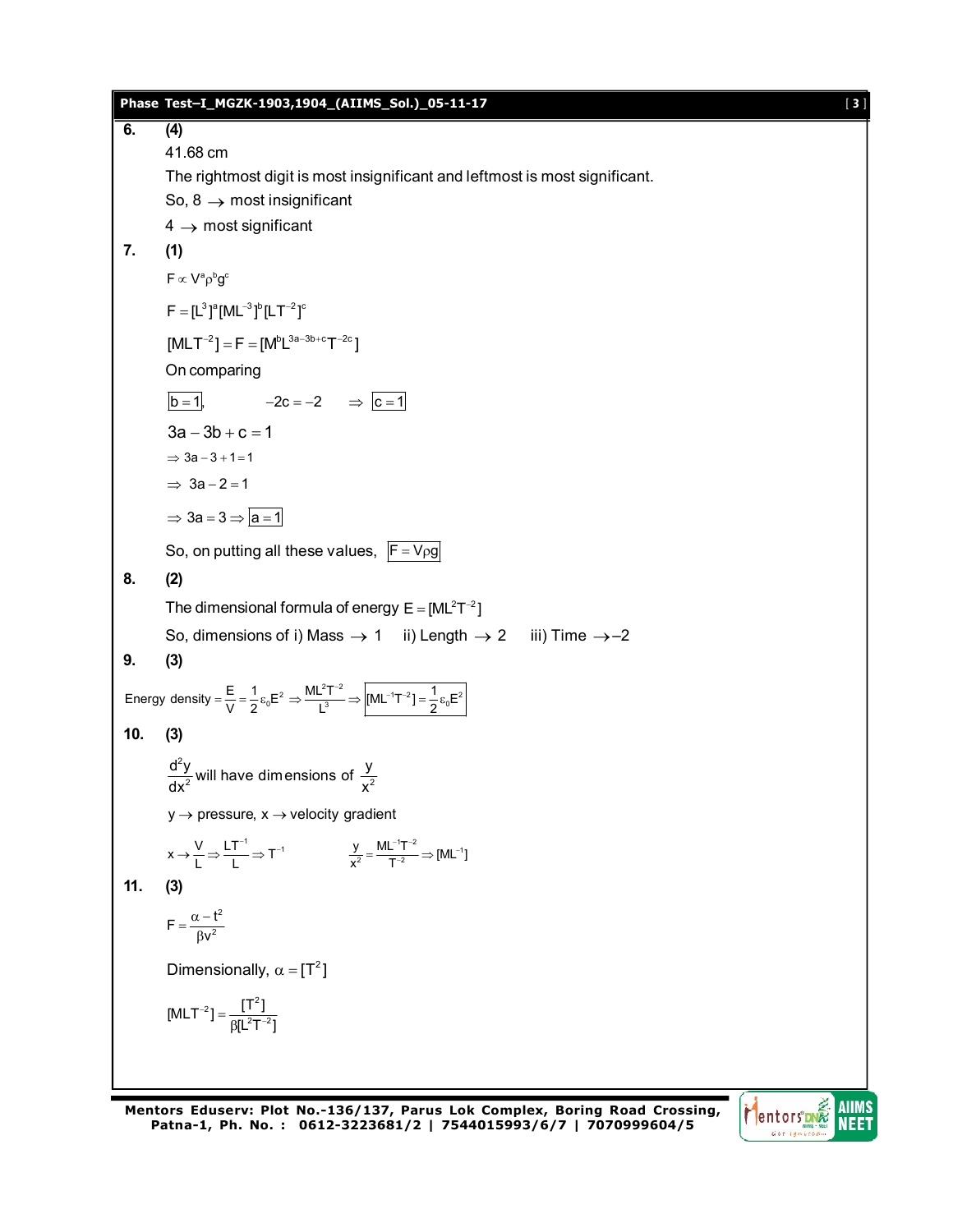## [ **4** ] **Phase Test–I\_MGZK-1903,1904\_(AIIMS\_Sol.)\_05-11-17**



Mentors DNE **AIIMS NEET** 

**Mentors Eduserv: Plot No.-136/137, Parus Lok Complex, Boring Road Crossing, Patna-1, Ph. No. : 0612-3223681/2 | 7544015993/6/7 | 7070999604/5**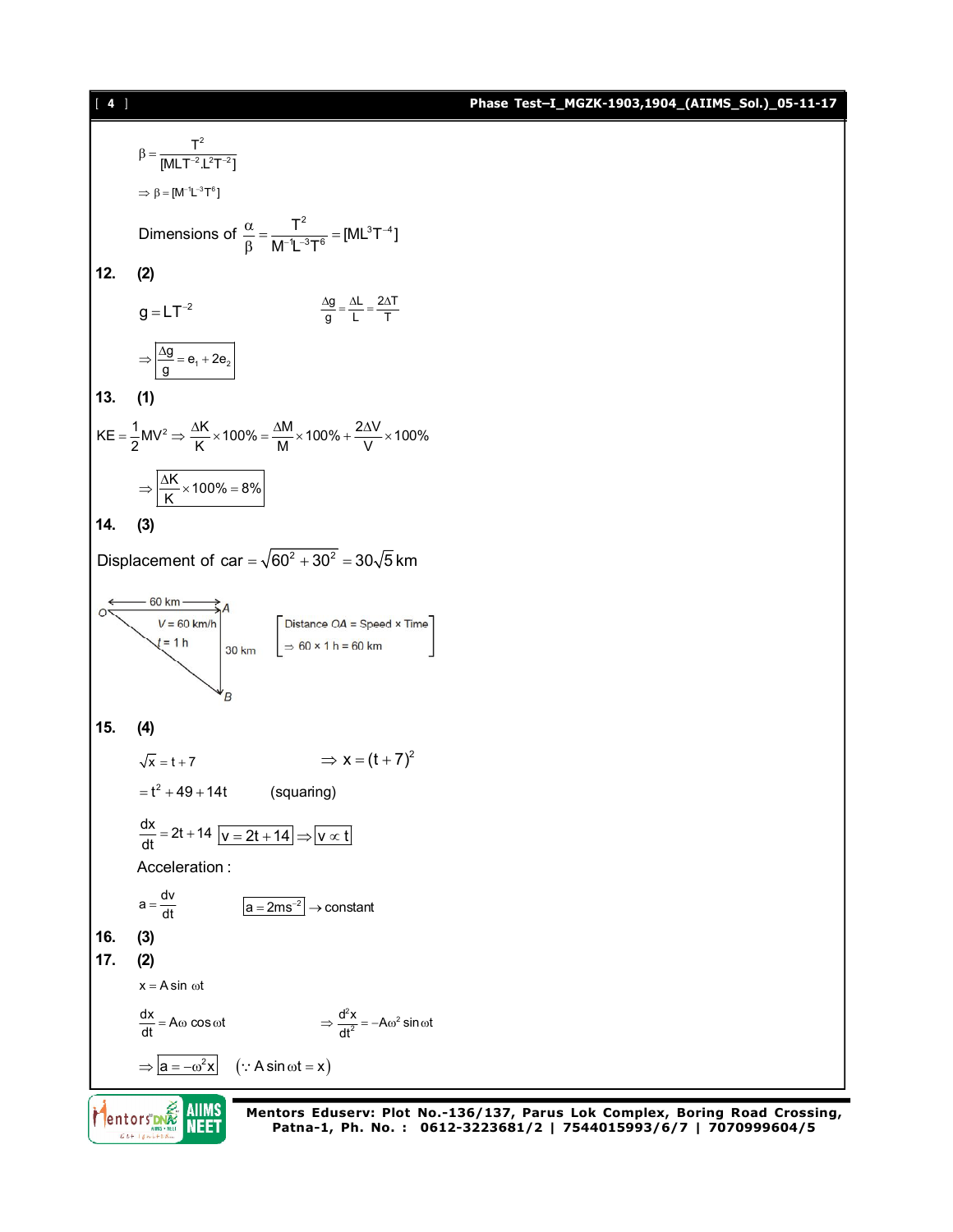

**Mentors Eduserv: Plot No.-136/137, Parus Lok Complex, Boring Road Crossing, Patna-1, Ph. No. : 0612-3223681/2 | 7544015993/6/7 | 7070999604/5**

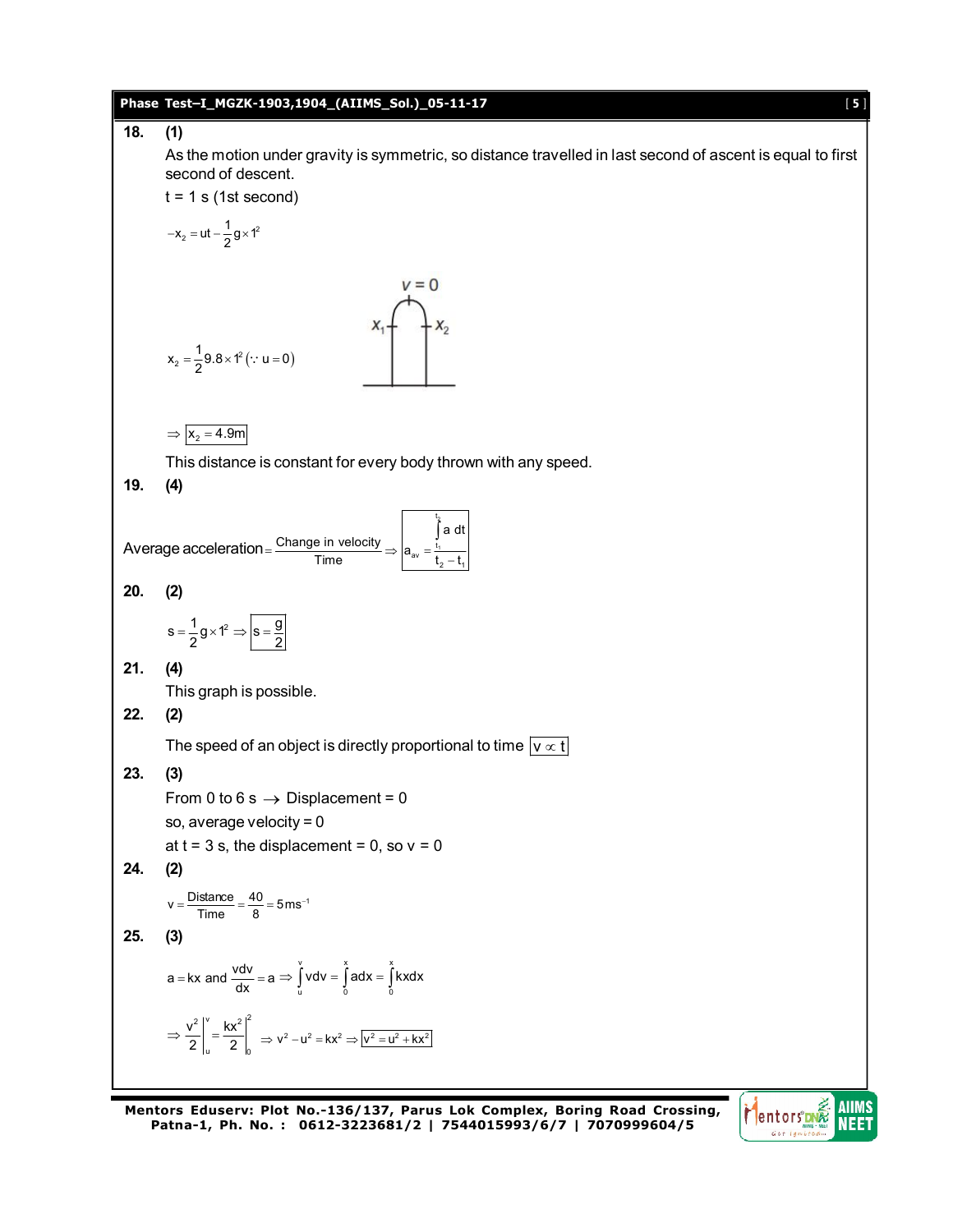| $\boxed{6}$ |                                                                                                                                          | Phase Test-I_MGZK-1903,1904_(AIIMS_Sol.)_05-11-17 |  |  |  |  |  |  |  |
|-------------|------------------------------------------------------------------------------------------------------------------------------------------|---------------------------------------------------|--|--|--|--|--|--|--|
| 26.         | (4)                                                                                                                                      |                                                   |  |  |  |  |  |  |  |
|             | $v_B^2 - v_A^2 = -2g\left(\frac{H}{2}\right)$                                                                                            |                                                   |  |  |  |  |  |  |  |
|             | $v = 0$<br>H<br>$20 \text{ m/s}$<br>$\overline{2}$<br>$rac{H}{2}$<br>$\Rightarrow$ 0 - 400 = -2 × 10 × $\frac{H}{2}$<br>Н                |                                                   |  |  |  |  |  |  |  |
|             | $ 40 \text{ m} = H $<br>$\Rightarrow$                                                                                                    |                                                   |  |  |  |  |  |  |  |
| 27.<br>28.  | (4)<br>None of the graph is physically possible.<br>(2)<br>Let the total height of tower = $H$<br>Total time of journey $= t$            |                                                   |  |  |  |  |  |  |  |
|             | Time taken to cover the $\frac{5h}{9}$ is = last second                                                                                  |                                                   |  |  |  |  |  |  |  |
|             | so, $S_t - S_{t-1} = \frac{5h}{9}$                                                                                                       |                                                   |  |  |  |  |  |  |  |
|             | $\Rightarrow \frac{1}{2}gt^2 - \frac{1}{2}gt-1)^2 = \frac{5}{9} \times \frac{1}{2}gt^2$<br>$\left \cdot\cdot h = \frac{1}{2}gt^2\right $ |                                                   |  |  |  |  |  |  |  |
|             | $\Rightarrow \frac{1}{2}g(t^2-t^2-1+2t) = \frac{1}{2}gt^2 \times \frac{5}{9}$                                                            |                                                   |  |  |  |  |  |  |  |
|             | $\int_{0}^{u=0}$ $(t-1)$ s<br>⇒ $(2t-1) = \frac{5}{9}t^2$<br>5h                                                                          |                                                   |  |  |  |  |  |  |  |
|             | $\Rightarrow$ 18t - 9 = 5t <sup>2</sup>                                                                                                  |                                                   |  |  |  |  |  |  |  |
|             | $\Rightarrow$ 5t <sup>2</sup> - 18t + 9 = 0                                                                                              |                                                   |  |  |  |  |  |  |  |
|             | $\Rightarrow$ 5t <sup>2</sup> - 15t - 3t + 9 = 0                                                                                         |                                                   |  |  |  |  |  |  |  |
|             |                                                                                                                                          |                                                   |  |  |  |  |  |  |  |

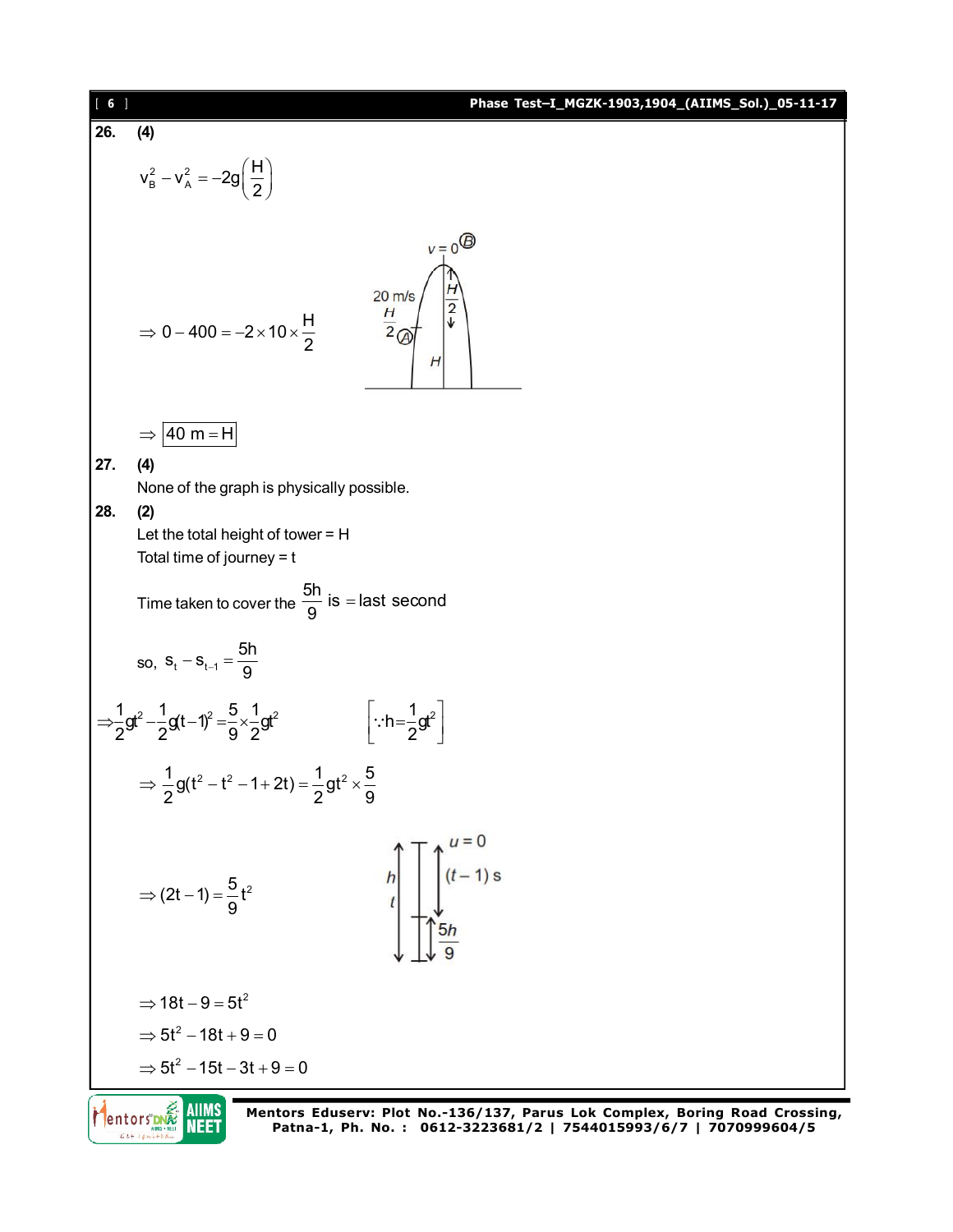## **Phase Test–I\_MGZK-1903,1904\_(AIIMS\_Sol.)\_05-11-17** [ **7** ]

⇒ 5t(t-3) - 3(t-3) = 0  
\n⇒ (5t-3)(t-3) = 0  
\nt = 
$$
\frac{3}{5}
$$
,  $\frac{1}{15-35}$  (t =  $\frac{3}{5}$ , doesn't satisfy the given criterion, so we neglect it)  
\n29. (3)  
\nGiven vectors can be rewritten as  $\vec{A} = 2\hat{i} + 3\hat{j} + 8\hat{k}$  and  $\vec{B} = -4\hat{i} + 4\hat{j} + \alpha\hat{k}$   
\nDot product of these vectors should be equal to zero because they are perpendicular.  
\n $\therefore \vec{A} \cdot \vec{B} = -8 + 12 + 8\alpha = 0 \Rightarrow 8\alpha = -4 \Rightarrow \alpha = -1/2$   
\n30. (3)  
\nWe know that  $\vec{A} \times \vec{B} = -(\vec{B} \times \vec{A})$  because the angle between these two is always 90°.  
\nBut if the angle between  $\vec{A}$  and  $\vec{B}$  is 0 or  $\pi$ . Then  $\vec{A} \times \vec{B} = \vec{B} \times \vec{A} = 0$ .  
\n31. (1)  
\n $W = \vec{F} \cdot \vec{S} = (5\hat{i} + 6\hat{j} + 4\hat{k})(6\hat{i} - 5\hat{k}) = 30 - 20 = 10$   
\n32. (4)  
\n $\cos \theta = \frac{\vec{AB}}{AB} = \frac{42 + 24 - 12}{\sqrt{36 + 36 + 9} \sqrt{49 + 16 + 16}} = \frac{56}{9\sqrt{71}}$   
\n $\cos \theta = \frac{56}{9\sqrt{71}}$ .  $\therefore \sin \theta = \frac{\sqrt{5}}{3}$  or  $\theta = \sin^{-1}(\frac{\sqrt{5}}{3})$   
\n33. (2)  
\n $|\vec{A} \times \vec{B}| = \vec{A} \cdot \vec{B} \Rightarrow \text{AB} \sin \theta = \text{AB} \cos \theta \Rightarrow \tan \theta = 1$   
\n $\therefore \theta = 45^\circ$   
\n34. (1)  
\n35. (4)  
\n $|\vec{A} \times \vec{B}| = \sqrt{3}(\vec{A} \cdot \vec{B})$   
\n<

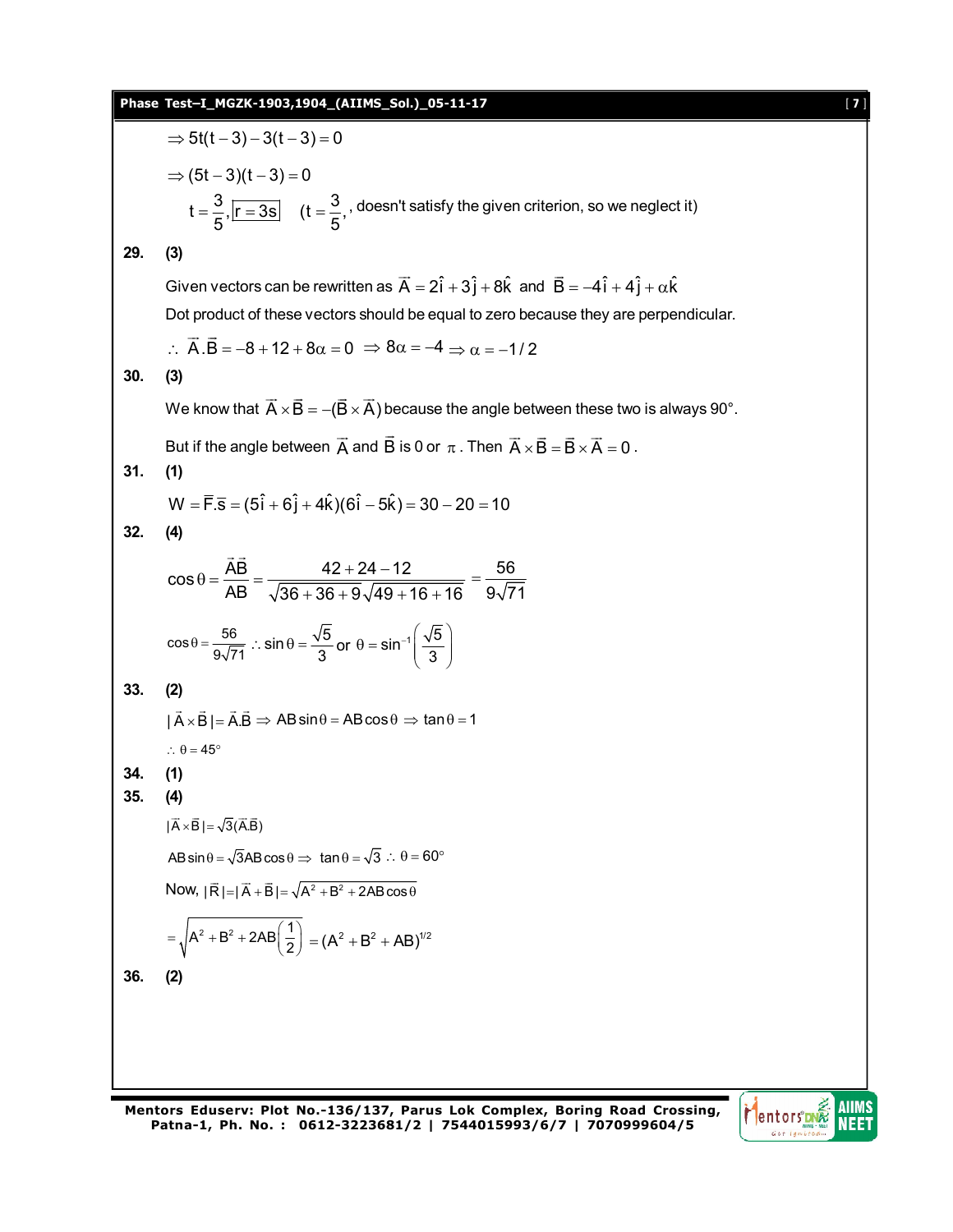

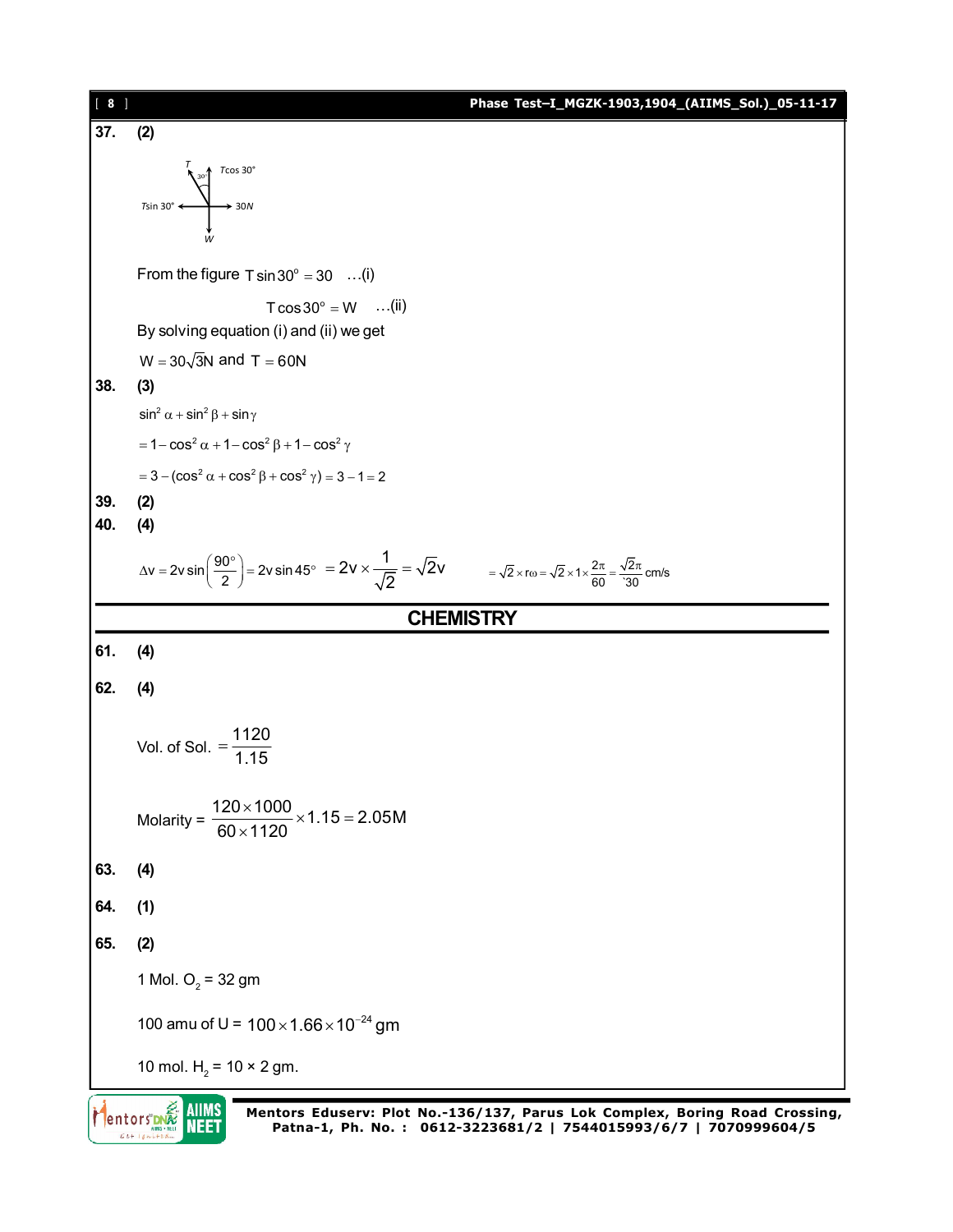

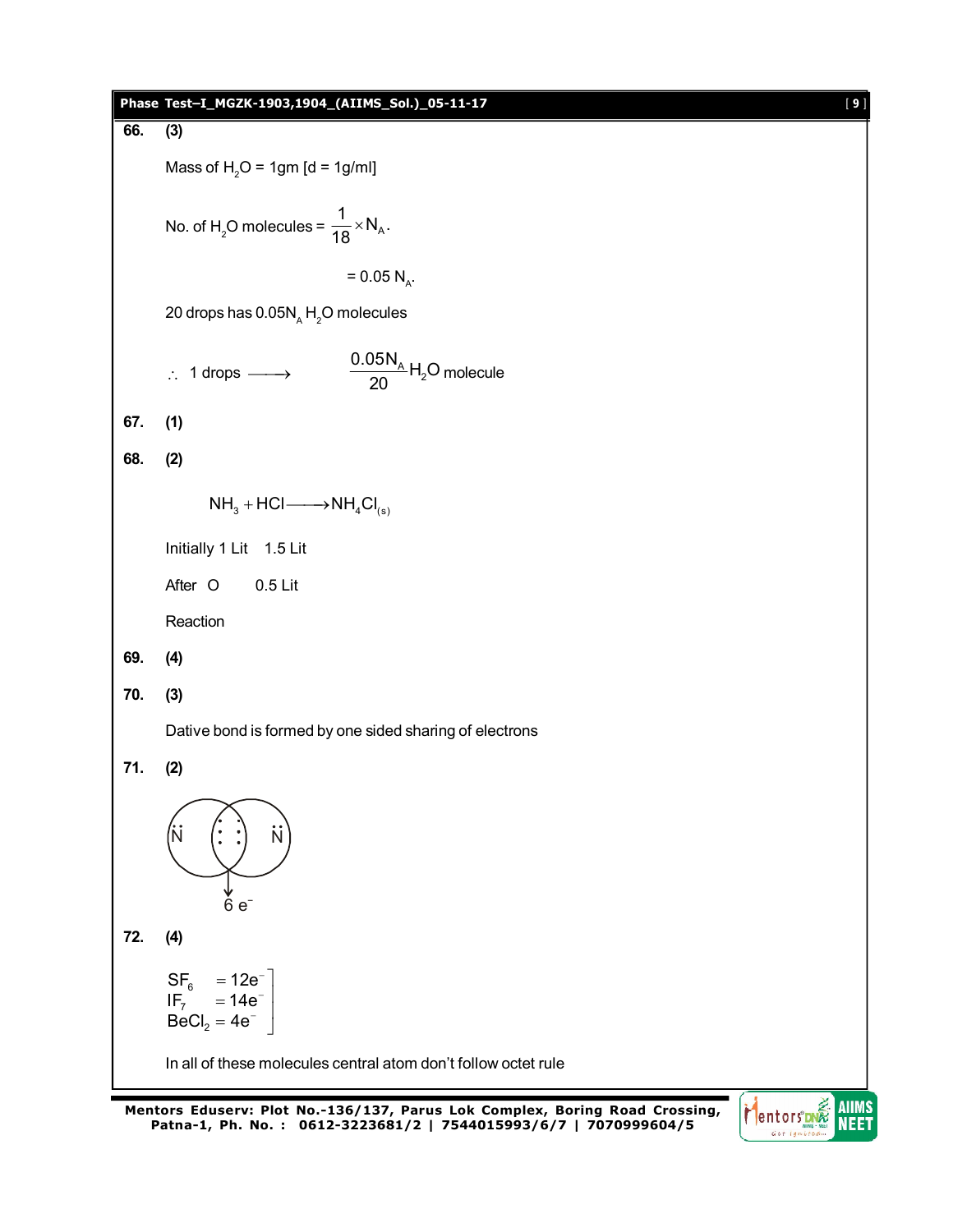

**Patna-1, Ph. No. : 0612-3223681/2 | 7544015993/6/7 | 7070999604/5**

**NEET**